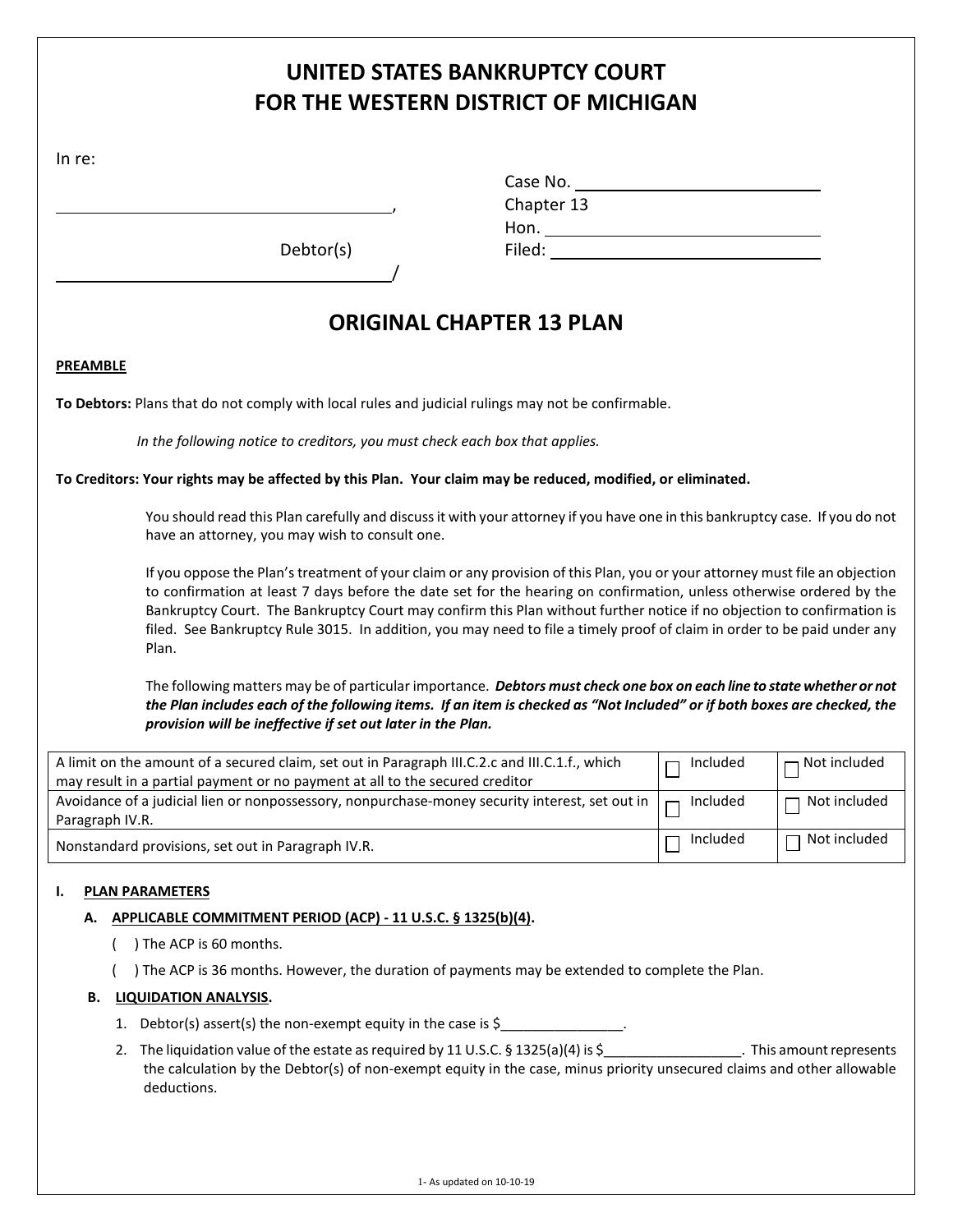#### **II. FUNDING**

**A. PLAN PAYMENT.** The Debtor(s) shall make payments in the amount of \$\_\_\_\_\_\_\_\_\_\_ per ( ) week, ( ) bi-weekly, ( )semimonthly, ( ) month for the minimum of the ACP, subject to changes as set forth in paragraph II.B or II.C, below, or until further order of the Court.

#### **B.** ( ) **FUTURE PLAN PAYMENT INCREASES.**

The Debtor(s) shall increase payments by \$ \_\_\_\_\_\_\_\_\_ per ( )week, ( ) bi-weekly, ( ) semi-monthly, ( ) monthly effective effective  $\sim$  due to  $\sim$ 

The Debtor(s) shall increase payments by \$\_\_\_\_\_\_\_\_\_\_\_\_\_\_ per ( )week, ( ) bi-weekly, ( ) semi-monthly, ( ) monthly effective \_\_\_\_\_\_\_\_\_\_\_\_\_\_\_\_\_\_\_\_\_\_ due to \_\_\_\_\_\_\_\_\_\_\_\_\_\_\_\_\_\_\_\_\_\_\_\_\_\_\_\_\_\_\_\_\_\_\_\_\_\_\_\_\_\_\_\_\_\_\_\_\_\_\_\_\_\_\_\_\_\_\_\_\_\_.

**C.** ( ) **OTHER PLAN PAYMENT PROVISIONS**. Please see additional provisions under paragraph IV.R for additional funding information (*e.g.* lump sum payments through sale of real property).

#### **III. DISBURSEMENTS**

- **A. ADMINISTRATIVE CLAIMS.** The Debtor(s) shall pay in full, in deferred cash payments, all allowed claims entitled to priority under 11 U.S.C. § 507, including:
	- 1. Court filing fee.
	- 2. Trustee fee.
	- 3. Attorney fees exclusive of costs and expenses: An initial fee of  $\zeta$  less fees paid of  $\zeta$ , leaving a fee balance in the amount of \$ to be disbursed by the Trustee pursuant to the priorities set forth in paragraph IV.H of the Plan, unless otherwise marked below:
		- a. () Attorney fees shall be paid at the rate of \$ \_\_\_\_\_\_\_ per month until paid in full pursuant to paragraph IV.H of the Plan.
		- b. ( ) Attorney fees shall be paid after all necessary equal monthly payments on secured continuing claims, secured claims, assumed executory contract/unexpired lease claims which is a modification of paragraph IV.H.
	- 4. Expenses advanced to the Debtor(s) (paid by the attorney to the Clerk of the Court or the service provider) include:

\$\_\_\_\_\_\_\_\_\_\_ filing fee (enter amount or N/A);

- \$\_\_\_\_\_\_\_\_\_\_ mandatory credit counseling or financial management class (enter amount or N/A); and
- \$\_\_\_\_\_\_\_\_\_\_ other (explain and enter amount, or enter N/A).

#### **B. PRIORITY CLAIMS.**

- **1. Domestic Support Obligation (DSO)**[i](#page-1-0) **:** Prepetition DSO payment arrears as of the petition date shall be paid directly by the Debtor(s) unless marked below:
	- ( ) by the Trustee.

#### **Mandatory information:**

| Name of DSO Payee(s) | <b>Monthly Amount</b> | <b>Estimated Arrears</b> |
|----------------------|-----------------------|--------------------------|
|                      |                       |                          |
|                      |                       |                          |

**2. a. Prepetition Priority Tax Claims:** Prepetition priority tax claims are allowed claims entitled to priority under 11 U.S.C. § 507 and shall be paid in full by the Trustee.

#### **Mandatory information:**

<span id="page-1-1"></span> $\overline{a}$ 

| <b>Creditor Name</b> | <b>Estimated Amount</b> " | <b>Nature of Debt</b> |
|----------------------|---------------------------|-----------------------|
|                      |                           |                       |

<span id="page-1-0"></span><sup>1</sup> The Debtor(s) will comply with 11 U.S.C. § 1325(a)(8) and shall, prior to confirmation of the Plan, provide the Trustee with an affidavit or other evidence (e.g., wage deduction, a statement from friend of the court, or a statement from the recipient) that all post-petition, pre-confirmation DSO payments are current.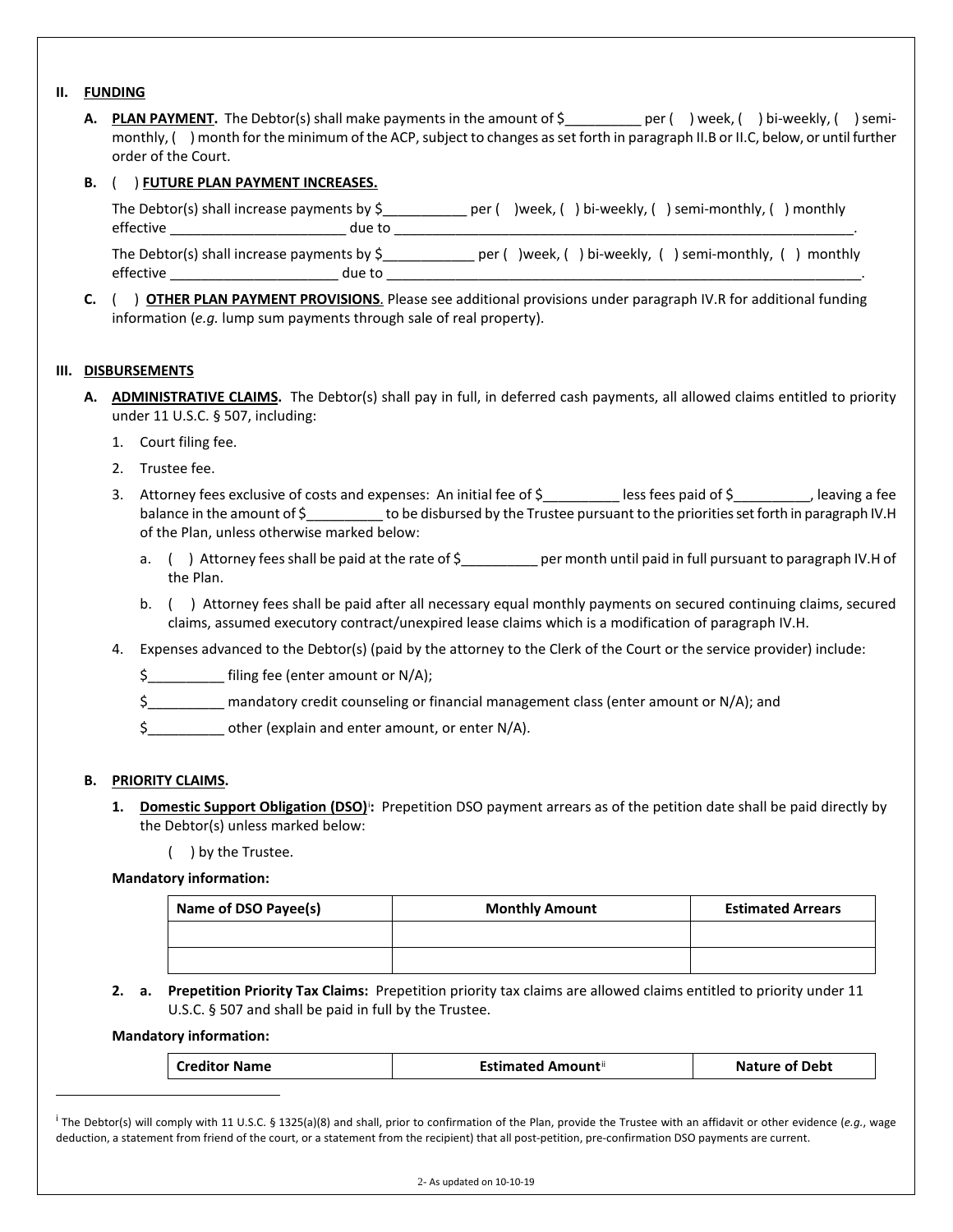| the contract of the contract of the contract of the contract of the contract of the contract of the contract of |  |
|-----------------------------------------------------------------------------------------------------------------|--|
|                                                                                                                 |  |
|                                                                                                                 |  |
|                                                                                                                 |  |
|                                                                                                                 |  |

**b. Post-Petition Priority Tax Claims:** Absent objection, post-petition priority tax claims shall be paid in full pursuant to 11 U.S.C. § 1305(a)(1) and (b). Any portion of a post-petition claim under 11 U.S.C. § 1305 that is not paid through the Plan for whatever reason, including dismissal or conversion to Chapter 7, will remain non-dischargeable, even if the Debtor(s) receive(s) a discharge.

## **C. SECURED CLAIMS.**

 $\overline{a}$ 

- **1. Real Property:**
	- **a. Mortgage Payments:** Unless otherwise stated, the Trustee shall commence paying the first post-petition mortgage payment on the first day of the month following the month of the petition date.
	- **b. Principal Residence Post-Petition Mortgage Payments and Prepetition Arrears:** The following is the street address and the tax ID parcel no. for the principal residence of the Debtor(s):

**Residence address and tax parcel ID no.**

| <b>Creditor Name</b> | <b>Estimated Monthly</b><br>Payment Amountiii | <b>Estimated Arrears</b> <sup>iv</sup> | Taxes & Insurance<br><b>Escrowed With Lender?</b><br>Y/N | <b>Trustee Pay</b><br>Y/N |
|----------------------|-----------------------------------------------|----------------------------------------|----------------------------------------------------------|---------------------------|
| #1                   |                                               |                                        |                                                          |                           |
| #2                   |                                               |                                        |                                                          |                           |

**(\_\_\_\_) Mortgage principal and interest on one or more mortgages on the principal residence to be paid in full over life of plan under 11 U.S.C. § 1322(c)(2). Please see Provision IV.R.**

**c. Non-Residential Post-Petition Mortgage Payments and Prepetition Arrears:** The following is the street address and the tax ID parcel no. for the non-residential real property of the Debtor(s):

Property No. 1 Property No. 2

**Creditor Name Estimated Monthly Payment Amount**iii **Estimated Arrears**iv **Taxes & Insurance Escrowed With Lender? Y/N #1 #2**

<sup>ii</sup> The amount stated is an estimate only and the proof of claim controls as to the amount of the claim. This provision does not preclude any party in interest from filing an objection to the claim.

<span id="page-2-0"></span><sup>iii</sup> The monthly payment amount is an estimate and the Trustee shall pay the monthly payment amount based on the proof of claim as filed. The Plan authorizes the Trustee to make post-petition regular mortgage or land contract payments prior to the proof of claim being filed. This provision does not preclude any party in interest from filing an objection to the claim.

<span id="page-2-1"></span><sup>iv</sup> The amount of prepetition arrears is an estimate and the Trustee shall pay the prepetition arrears based on the proof of claim as filed. Any claim filed for prepetition arrears shall be paid through the Plan over a reasonable period of time and pro-rata with other secured creditors without interest.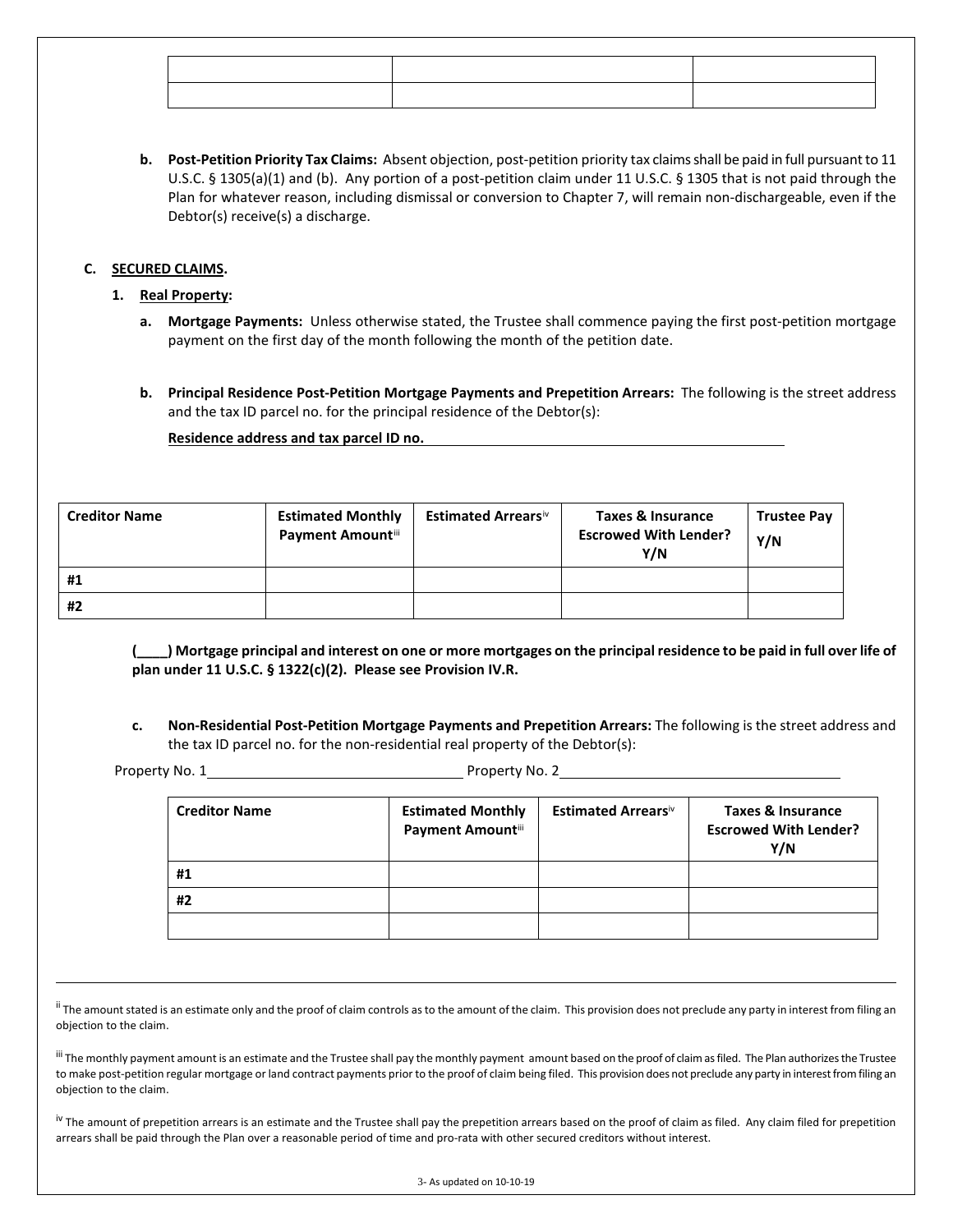**The treatment of any non-residential mortgage subject to "cram down," and being paid in full over the life of the plan under 11 U.S.C. § 1322(c)(2) is set forth in paragraph IV.R.**

**d. Condominium Association Dues:** Unless otherwise stated, the Trustee will calculate the payments due from the first day of the month following the month of the petition date. If the creditor appears in this section it will be paid as a real property secured creditor, even if the creditor also appears in paragraph III.D dealing with executory contracts.

| <b>Condominium Association Name</b><br>and Address | <b>Property Address</b> | <b>Estimated</b><br><b>Monthly Payment</b><br>Amount | Estimated Arrears <sup>v</sup> |
|----------------------------------------------------|-------------------------|------------------------------------------------------|--------------------------------|
|                                                    |                         |                                                      |                                |
|                                                    |                         |                                                      |                                |

**e. Prepetition Real Property Tax Claims:** Claims of taxing authorities on real property pursuant to State law will be paid pro-rata as set forth in paragraph IV.H unless a fixed monthly payment is set forth below after the post-petition ongoing mortgage payment(s).<sup>[vi](#page-3-1)</sup>

| <b>Taxing Authority</b> | Amount | <b>Delinguent</b><br><b>Tax Years</b> | <b>Optional Equal</b><br><b>Monthly Payment</b> |
|-------------------------|--------|---------------------------------------|-------------------------------------------------|
|                         |        |                                       |                                                 |
|                         |        |                                       |                                                 |

### **f. Real Property Tax Escrow:**

 $\overline{a}$ 

The Debtor(s) will not utilize a tax escrow with the Trustee unless marked below.

( ) The Debtor(s) will utilize a tax escrow through the Plan. The Debtor(s) must provide the tax bill to the Trustee and verify taxes are paid each year until completion of the Plan. Tax escrow accounts will fund after on-going monthly mortgage payments but prior to other secured creditors.

| <b>Real Property Address</b> | <b>Parcel Number</b> | <b>Taxing Authority</b> | <b>Monthly Escrow</b><br>Amount |
|------------------------------|----------------------|-------------------------|---------------------------------|
|                              |                      |                         |                                 |
|                              |                      |                         |                                 |

**g. Wholly Unsecured Claims:** The following claims shall be treated as unsecured by this Plan because there is no equity in the property to secure the claim. Upon completion of the Plan, the lien shall be discharged and removed from the property. The Debtor(s) may move under Fed. R. Bankr. P. 7070, on notice to the holder of such a claim who refuses to release the lien, for an order declaring the lien released and for related relief. These claims are as follows:

|  |  | <b>Property Address</b> | <b>Creditor</b> | <b>Claim Amountvii</b> | <b>Property</b><br>Value | <b>Senior Lien</b><br>Amount |
|--|--|-------------------------|-----------------|------------------------|--------------------------|------------------------------|
|--|--|-------------------------|-----------------|------------------------|--------------------------|------------------------------|

<span id="page-3-0"></span> $V$  The amount of prepetition arrears is an estimate and the Trustee shall pay the prepetition arrears based on the proof of claim as filed. Any claim filed for prepetition arrears shall be paid through the Plan over a reasonable period of time and pro-rata with other secured creditors without interest. This provision does not preclude any party in interest from filing an objection to the claim.

<span id="page-3-1"></span><sup>vi</sup> Any creditor in this class shall retain its lien on the real property pursuant to applicable State law and shall be entitled to receive its statutory interest and collection fees as set forth in its proof of claim. . This provision does not preclude any party in interest from filing an objection to the claim.

<span id="page-3-2"></span><sup>vii</sup> This is the estimate of the Debtor(s) as to the amount owing to the creditor. The proof of claim shall control as to amount of the claim. This provision does not preclude any party in interest from filing an objection to the claim.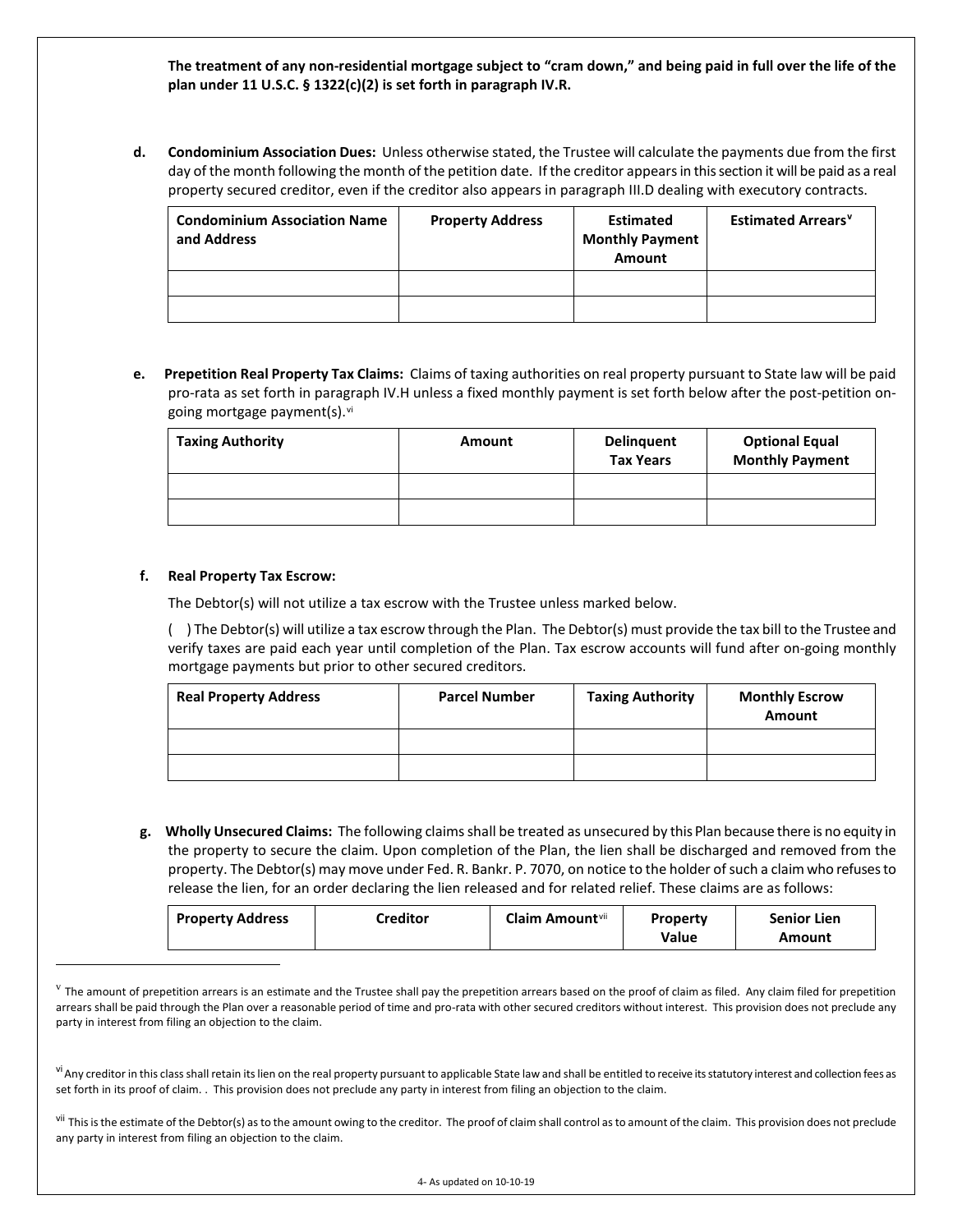## **2. Personal Property:**

 $\overline{a}$ 

- **a. Pre-Confirmation Adequate Protections Payments (APP):** If the Trustee is to pay pre-confirmation APP the secured creditor's name, address, the account number and the payment amount must be provided and it must be signified by entering the monthly payment amount in the box marked "Pre-Conf. APP" under b. or c. of this paragraph. The Trustee will not disburse an APP until a proof of claim is filed with documentation of a perfected lien satisfactory to the Trustee.
- **b. Secured Claims Subject to Final Paragraph of 11 U.S.C. § 1325(a):** Each secured creditor in this class has a lien that is not subject to 11 U.S.C. § 506.<sup>viii</sup> Claims in this class shall be paid as follows plus an additional pro-rata amount that may be available from funds on hand at an interest rate specified below or the contract rate specified in the proof of claim, whichever is lower.

| <b>Creditor, Address &amp;</b><br><b>Account No.</b> | <b>Collateral</b> | <b>Balance Owing</b> | Interest<br>Rate | Pre-Conf.<br><b>APP</b> | Equal Monthly<br>Payment |
|------------------------------------------------------|-------------------|----------------------|------------------|-------------------------|--------------------------|
|                                                      |                   |                      |                  |                         |                          |
|                                                      |                   |                      |                  |                         |                          |

**c. Secured Claims Subject to 11 U.S.C. § 506**[ix](#page-4-1)**:** Claims in this class shall be paid as follows plus an additional pro-rata amount that may be available from funds on hand at an interest rate specified below or the contract rate specified in the proof of claim whichever is lower. Creditor will be paid the lesser of the balance due as a secured claim as set forth in the proof of claim, or the fair market value (FMV) of the collateral as a secured claim, with any balance due over FMV treated as a general unsecured claim.

| <b>Creditor, Address &amp;</b><br><b>Account No.</b> <sup>x</sup> | <b>Collateral</b> | <b>FMV</b> | <b>Interest</b><br>Rate | Pre-Conf.<br><b>APP</b> | Equal Monthly<br>Payment |
|-------------------------------------------------------------------|-------------------|------------|-------------------------|-------------------------|--------------------------|
|                                                                   |                   |            |                         |                         |                          |
|                                                                   |                   |            |                         |                         |                          |

**3. Secured Claims of Taxing Authorities:** Secured claims of taxing authorities shall be paid as follows, plus an additional pro rata amount that may be available from funds on hand:

| <b>Creditor &amp; Address</b> | <b>Collateral</b><br><b>Real/Personal Property</b> | <b>Secured Claim</b><br>Amount <sup>xi</sup> | <b>Interest</b><br><b>Rate</b> <sup>xii</sup> | <b>Equal Monthly</b><br>Payment |
|-------------------------------|----------------------------------------------------|----------------------------------------------|-----------------------------------------------|---------------------------------|
|                               |                                                    |                                              |                                               |                                 |
|                               |                                                    |                                              |                                               |                                 |

<span id="page-4-0"></span>viii Such a claim is not subject to "cramdown" and will be paid the full balance owing. If the collateral is a motor vehicle and is destroyed, the Debtor(s), with consent from the secured creditor and Trustee, or by order of the Court, may use the collateral insurance proceeds to purchase replacement collateral, to which the creditor's lien shall attach.

<span id="page-4-1"></span>ix If the collateral is a motor vehicle and is destroyed, the Debtor(s), with consent from the secured creditor and Trustee or by order of the Court, may use the collateral insurance proceeds to purchase replacement collateral, to which the creditor's lien shall attach.

<span id="page-4-2"></span><sup>&</sup>lt;sup>x</sup> If the creditor files a proof of claim with a balance owing which is different from the amount listed above, the proof of claim shall control as to the amount of the debt, unless a party in interest objects to the proof of claim.

<span id="page-4-3"></span><sup>&</sup>lt;sup>xi</sup> The amount stated is an estimate only and the proof of claim controls as to the amount of the claim. This provision does not preclude any party in interest from filing an objection to the claim.

<span id="page-4-4"></span><sup>&</sup>lt;sup>xii</sup> The interest rate on tax claims that is in effect during the calendar month in which the plan is confirmed shall control. 11 U.S.C. § 511(b). The Trustee has the authority to make adjustments to its records to comply with the Bankruptcy Code.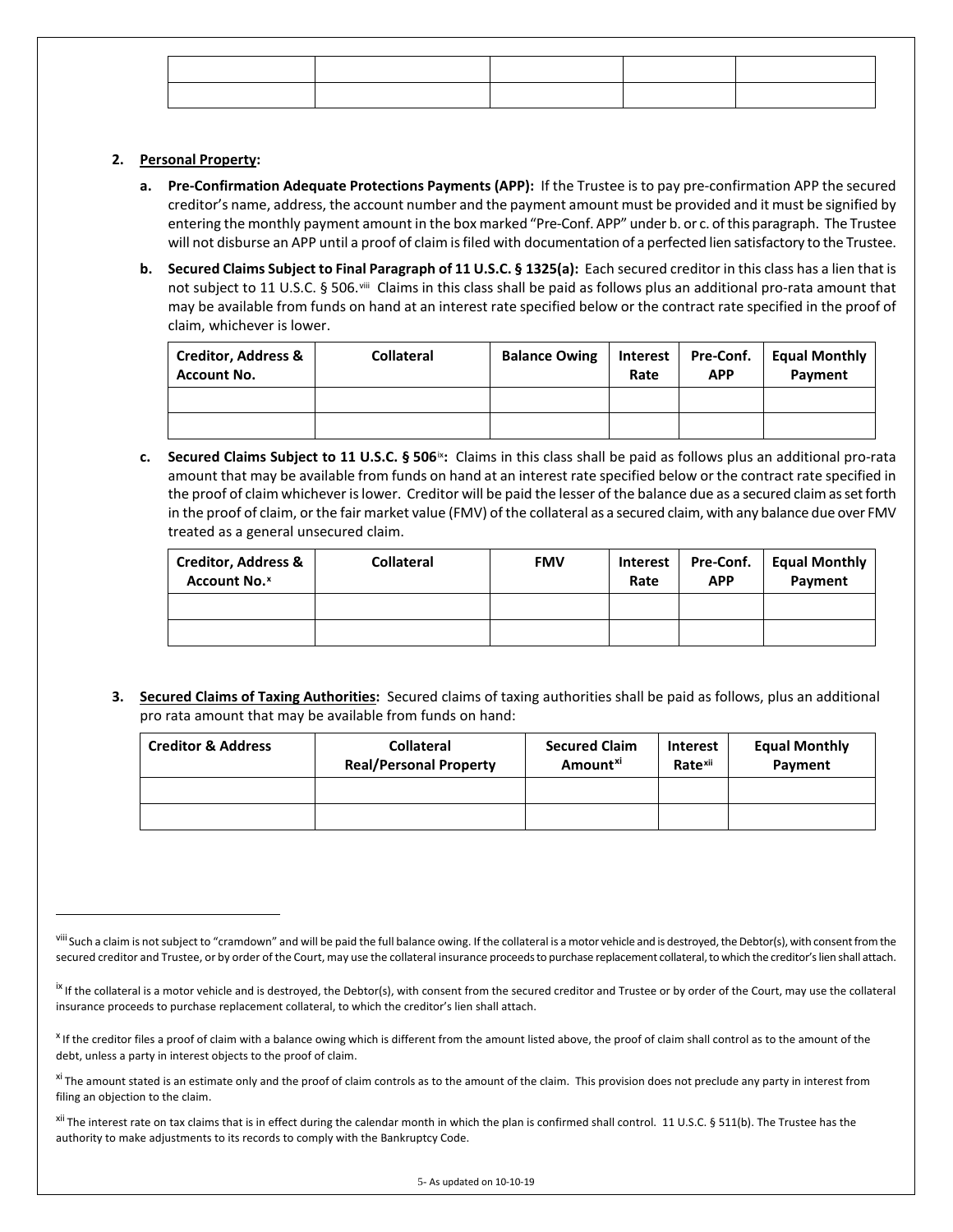**4. Collateral to Be Surrendered/Executory Contracts to Be Rejected:** The property listed below is surrendered to the creditor, and the executory contracts/unexpired leases are rejected:

| <b>Creditor</b> | <b>Property/Contract Description</b> |
|-----------------|--------------------------------------|
|                 |                                      |
|                 |                                      |

The automatic stay shall be terminated upon entry of the confirmation order and any deficiency claim or claim arising from rejection shall be treated as a general unsecured claim, subject to paragraph IV.G. Any co-debtor stay shall also be terminated upon entry of the confirmation order, absent a clear statement to the contrary in paragraph IV.R.

**5. Junior Lien Holders on Surrendered Property:** If a creditor holding a junior lien has filed a secured proof of claim, such claim shall be treated as a general unsecured claim if the value of the property, set forth below in the column entitled "Property Value," is equal to or less than the amount of the senior secured claim, absent an objection. These creditors are as follows:

| <b>Creditor, Address &amp;</b><br><b>Account No.</b> | <b>Property Address</b> | Claim Amountix | <b>Property Value</b> | <b>Senior Lien</b><br>Amount |
|------------------------------------------------------|-------------------------|----------------|-----------------------|------------------------------|
|                                                      |                         |                |                       |                              |
|                                                      |                         |                |                       |                              |

**D. ASSUMED EXECUTORY CONTRACTS AND UNEXPIRED LEASES.** The following executory contracts and/or unexpired leases, including land contract(s), are assumed:

| <b>Non-Debtor Party's Address</b><br>& Account No. (indicate<br>payee or payor) | <b>Property Description</b> | <b>Monthly Payment</b><br>Amount | No. of Months<br>Remaining | <b>Cure Amount</b> |
|---------------------------------------------------------------------------------|-----------------------------|----------------------------------|----------------------------|--------------------|
|                                                                                 |                             |                                  |                            |                    |
|                                                                                 |                             |                                  |                            |                    |

**E. DIRECT PAYMENT BY THE DEBTOR(S) OF THE FOLLOWING DEBTS.** All claims shall be paid by the Trustee unless listed herein:

| <b>Creditor, Address &amp; Account No.</b> | <b>Collateral/Obligation</b> | <b>Balance Owing</b> | <b>Interest</b><br>Rate |
|--------------------------------------------|------------------------------|----------------------|-------------------------|
|                                            |                              |                      |                         |
|                                            |                              |                      |                         |

## **F. UNSECURED CREDITORS.**

 $\overline{a}$ 

**General Unsecured Creditors:** Claims in this class are paid from funds available after payment to all other classes. The allowed claims of general unsecured creditors will be satisfied by:

- ( ) Payment of a dividend of 100%, plus present value of \_\_\_\_\_% interest, if necessary to satisfy 11 U.S.C. § 1325(a)(4), **OR**
- ( ) Payment of a pro-rata share of a fixed amount of \$\_\_\_\_\_\_\_\_\_\_ or payment from all disposable income to be received by the Debtor(s) in the ACP, whichever pays more. This fixed amount shall be reduced by additional administrative expenses including attorney fees approved under 11 U.S.C. § 330(a). However, thisfixed amount shall not be reduced below the liquidation value specified in paragraph I.B.2
- **G**. **SPECIAL UNSECURED CREDITORS.** The special unsecured claimslisted below are an exception pursuant to 11 U.S.C. § 1322(b)(1) and may include, but are not limited to, non-sufficient funds (NSF) checks, continuing professional services and nondischargeable debts (e.g., student loans, criminal fines).<sup>[xiii](#page-5-0)</sup> These special unsecured claims shall be paid as follows:

<span id="page-5-0"></span><sup>&</sup>lt;sup>xiii</sup> If the table below is blank, or this case has a 60 month ACP, then there will be no special treatment for special unsecured creditors.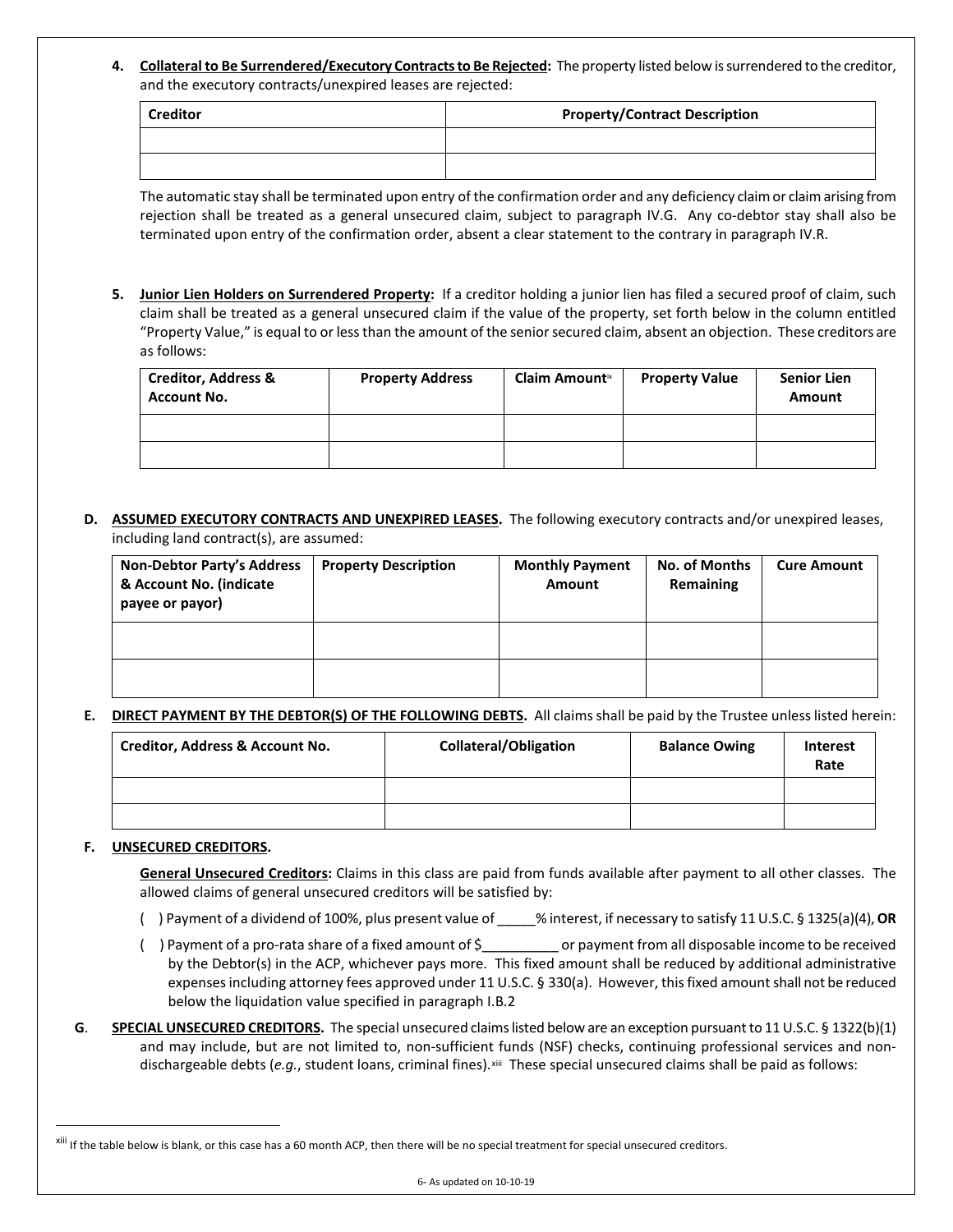**In a 36 month ACP case with the base to general unsecured creditors paid within 36 months,** the special unsecured creditors will be paid pro rata with other general unsecured claims during the first 36 months and then that portion of the special unsecured creditor's claim that can be paid during the remainder of the 60 months from the date the first Plan payment is due will be paid exclusive of all other general unsecured claims during the remaining 60 months.

 **In a 36 month ACP case with the base to general unsecured creditors paid beyond 36 months**, the special class unsecured creditors will be paid pro rata with other general unsecured claims during the first 36 months and until the specific fixed base amount to the general unsecured creditors is satisfied and then that portion of the special unsecured creditor's claim that can be paid during the remainder of the 60 monthsfrom the date the first Plan payment is due will be paid exclusive of all other general unsecured claims during the remaining 60 months.

 **In a 60 month ACP case**, special unsecured creditors will be paid pro rata with the general unsecured creditors during the 60 months.

| <b>Special Unsecured Creditor Name</b> | <b>Reason For Special Treatment</b> | <b>Interest</b><br><b>Rate if Paid</b><br>in Full |
|----------------------------------------|-------------------------------------|---------------------------------------------------|
|                                        |                                     |                                                   |
|                                        |                                     |                                                   |

## **IV. GENERAL PROVISIONS**

**A. DISPOSABLE INCOME, TAX RETURNS & TAX REFUNDS.** Debtor(s)submit(s) all or such portion of future earnings or other future income of Debtor(s) to the supervision and control of the Trustee as is necessary for the execution of the Plan. Unless this Plan provides for a dividend of 100% to all allowed general unsecured claims, the Debtor(s) shall pay all disposable income as defined in 11 U.S.C. § 1325(b) during the ACP. Unless otherwise provided in this Plan, Debtor(s) shall remit to the Trustee tax returns and tax refunds and other disposable income for the ACP for administration pursuant to the Plan or as otherwise ordered by the Court. Income tax refunds and other disposable income paid to the Trustee in a Plan with a 36 month ACP will operate to decrease the term of the Plan to the ACP but not below the 36 month ACP, rather than increase the dividend paid to general unsecured creditors. The Debtor(s) shall continue the same level of tax deductions as when the case was filed except as affected by changes in dependents and/or marital status.

Based on the disposable income available, the Trustee shall have the discretion without further notice to creditors

to:

- 1. Increase the percentage to the unsecured creditors as a result of additional payments made under this provision subject to the limitation set forth in this paragraph;
- 2. Reduce the term of the Plan but not below the ACP; and
- 3. Determine if available funds are not disposable income when the Debtor(s) provide(s)the Trustee with supporting documentation.
- **B. VESTING OF ESTATE PROPERTY.** Upon confirmation of the Plan, all property of the estate shall remain property of the estate until discharge unless marked below:

( ) Pursuant to 11 U.S.C. § 1327(b) upon confirmation of the Plan, all property of the estate shall vest in the Debtor(s), except (i) future earnings of the Debtor(s); (ii) additional disposable income, and (iii) otherreal and personal property necessary to fund the Plan which is identified as follows:

Regardless of whether any real or personal property is vested in the Debtor(s) or the estate, insurance proceeds derived from such real or personal property shall be deemed property of the estate. Subject to footnotes vii and viii of paragraph III.C.2, such insurance proceeds may be used by the Debtor(s), upon prior Court approval, to purchase replacement collateral.

In any case, all property of which Debtor(s) retain(s) possession and control shall be insured by the Debtor(s). The Trustee is not required to insure property and has no liability for damage or loss to any property in the possession and control of the Debtor(s).

## **C. POST-PETITION ACTION BY DEBTOR(S).**

- **1. Post-Petition Sale of Property of Estate:** In the event that the Debtor(s) seek(s) to sell, before entry of the discharge, property of the estate constituting personal property with a value in excess of \$2,500, or any real property regardless of value, the Debtor(s) shall request prior Court approval pursuant to 11 U.S.C. § 363 and any applicable rules.
- **2. Post-Petition Sale of Property of Debtor(s):** In the event that the Debtor(s) seek(s) to sell, before entry of the discharge, personal property of the Debtor(s) with a value in excess of \$2,500, or any real property regardless of value, the Debtor(s) shall seek prior Court approval with notice to any parties in interest as the Court may direct.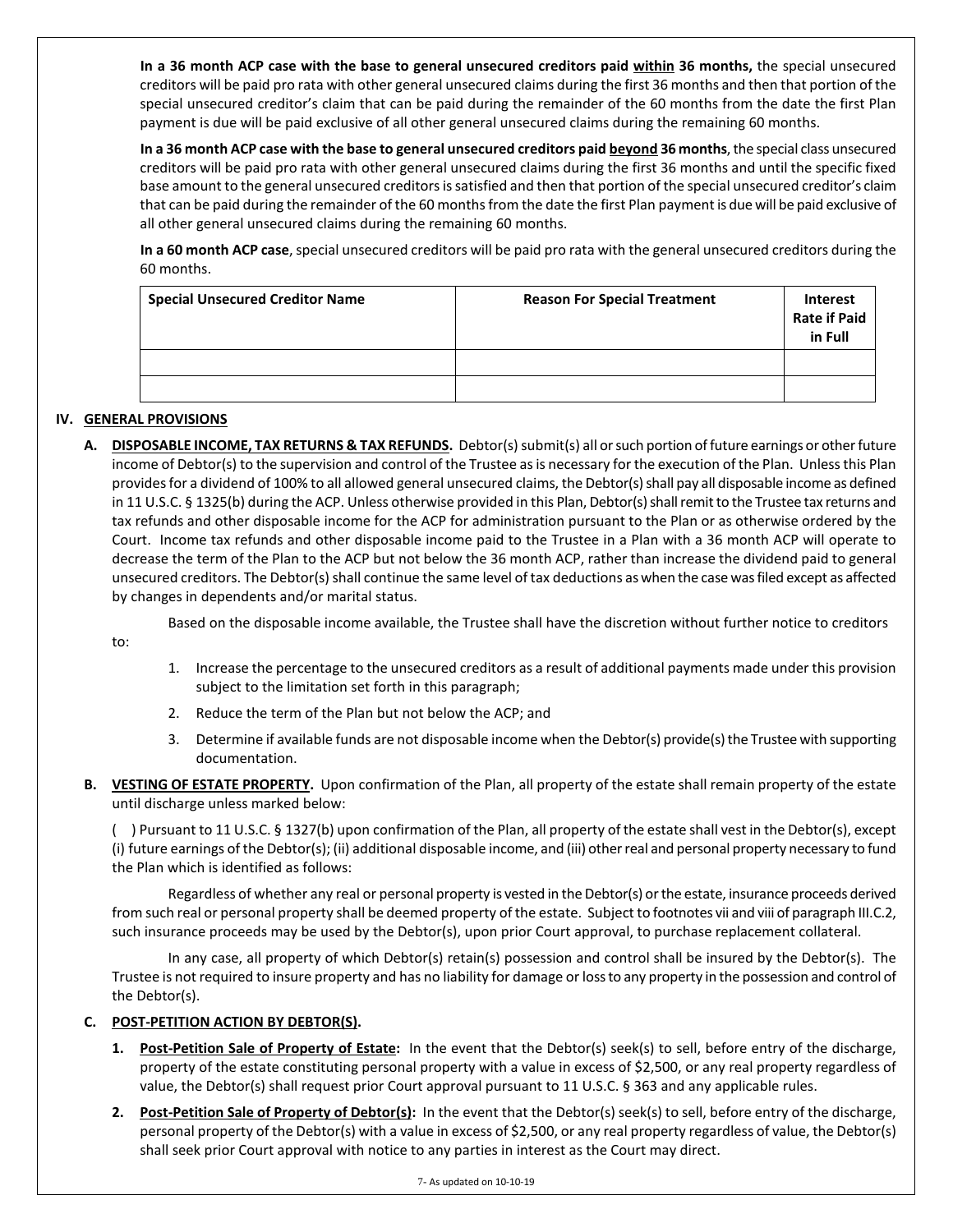- **3. Post-Petition Incurrence of Debt by Debtor(s) and Related Relief:** Upon the prior written approval of the Trustee, the Debtor(s) may incur post-petition debt for a motor vehicle, whether through financing or lease transaction. The Debtor(s) may trade in an existing motor vehicle provided that the Debtor(s) satisfy in full any obligations related to such motor vehicle. The Debtor(s) may incur other, similar post-petition debt as allowed by the Court.
- **D. UNSCHEDULED CREDITORS FILING CLAIMS.** If a creditor's claim is not listed in the schedules, but the creditor files a proof of claim, the Trustee is authorized to classify the claim into one of the classes under this Plan and to pay the claim within the class, unless the claim is disallowed.
- **E. LATE FILED CLAIMS.** If a claim is not timely filed, the Trustee may in his/her discretion provide notice of intent to pay the claim.

## **F. LIMITATION ON NOTICES.**

- **1.** General: If the Debtor(s) file(s) a plan modification pursuant to 11 U.S.C. § 1329 or a motion requesting relief, the plan modification or motion, and appropriate notice thereof, shall be served on (a) the Trustee, (b) the United States Trustee, and (c) any party or entity adversely affected by the plan modification or request for relief. If service under (c) requires service on the creditor matrix, subsequent to the claims bar date pursuant to Fed. R. Bankr. P. 3002, service may be made on creditors that hold claims for which proofs of claim have been filed, and any governmental unit that is a creditor in the case.
- **2. Fee Applications:** Subsequent to the claims bar date pursuant to Fed. R. Bankr. P. 3002, if an attorney for the Debtor(s) files an application for compensation pursuant to 11 U.S.C. § 330, the application, including appropriate notice and an opportunity to object, shall be served on (a) the Trustee, (b) the Debtor(s), and (c) the United States Trustee. Appropriate notice of the application, including an opportunity to object in the same form as attached to the Local Bankruptcy Rules, shall be served on (a) creditors that hold claims for which proofs of claim have been filed, and (b) any governmental unit that is a creditor in the case.

If service is made pursuant to this paragraph, the Debtor(s) shall file a certificate of service specifying parties and entities served.

- **G. CLAIMS AND AMENDED CLAIMS.** If a proof of claim is filed and Trustee has previously made a distribution to general unsecured creditors, the claim shall be entitled to the same pro rata distribution as that previously paid to general unsecured claims, to the extent possible, even if the base to general unsecured claims exceeds the amount stated in the confirmed Plan. The Trustee shall not be required to recover any overpayments to general unsecured creditors as a result of the filing of the aforementioned claims**.**
	- 1. With respect to secured claims filed by creditors holding liens in real property surrendered pursuant to the Plan, each such secured creditor must file a proof of claim asserting its unsecured deficiency, if any, by no later than 90 days after any disposition, including a foreclosure sale. The proof of claim for any deficiency must be conspicuously identified as an "UNSECURED DEFICIENCY CLAIM." Attached to the proof of claim for the deficiency amount must be a detailed statement providing that the property was disposed of, the amount of the sale proceeds, a summary of costsincurred in connection with the disposition, and the unsecured deficiency balance remaining. This proof of claim must be filed even though a previous secured or unsecured claim was asserted prior to the disposition of the property. The failure to timely file a deficiency claim shall preclude the secured creditor from receiving further distributions under the Plan and such secured creditor's claim shall be subject to discharge.
	- 2. With respect to secured claims filed by creditors holding liens in personal property surrendered pursuant to the Plan and non-debtor counterparties whose executory contracts or unexpired leases are rejected under the Plan, each such secured creditor or non-debtor counterparty must file a claim asserting its unsecured deficiency or rejection damages, if any, by no later than 180 days after entry of the order confirming the Plan. The proof of claim for any deficiency or rejection damages must be conspicuously identified on the proof of claim as an "UNSECURED DEFICIENCY CLAIM" or a "REJECTION DAMAGES CLAIM," as applicable. Attached to the proof of claim for the deficiency or rejection damages must be a detailed statement providing, if applicable, the date the property was disposed of, the rejection damages, the amount of any sale proceeds, a summary of costs incurred in connection therewith, and the unsecured deficiency balance remaining. This proof of claim must be filed even though a previous secured or unsecured claim was asserted prior to the surrender, rejection, or disposition of the property or rejection of the executory contract or unexpired lease. The failure to timely file a deficiency or rejection damages claim means that such creditor or non-debtor counterparty shall be precluded from receiving further distributions under the Plan and such claim shall be subject to discharge.
	- 3. A claimant treated as holding a wholly unsecured claim pursuant to paragraph III.C.1.f shall file a proof of claim within the time prescribed in Fed. R. Bankr. P. 3002(c), and any such claimant who does not file a proof of claim is not entitled to receive a distribution under the Plan. If such claimant files a secured proof of claim, the Trustee is authorized to treat such claimant as holding an unsecured claim.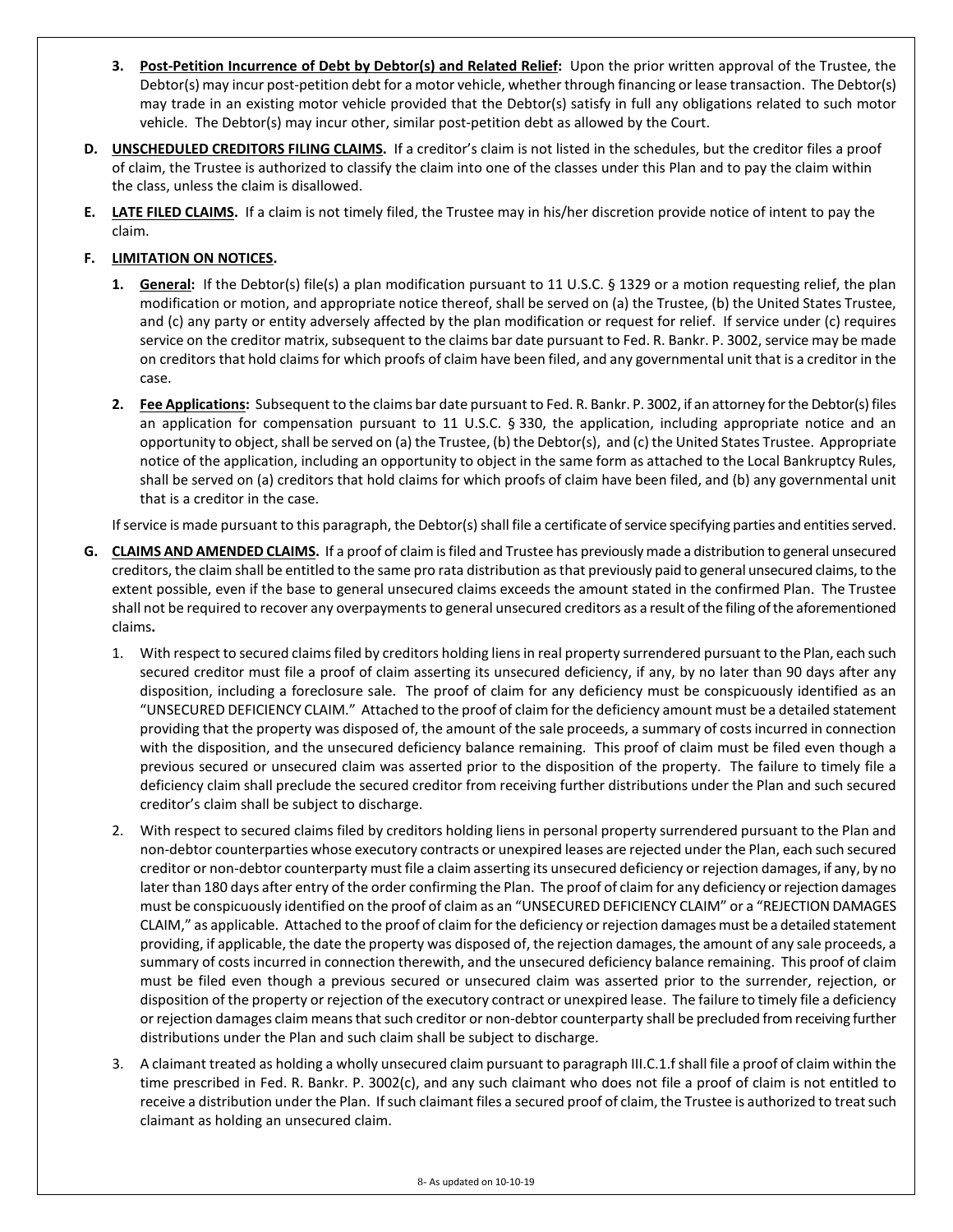## **H. TRUSTEE POST-CONFIRMATION DISBURSEMENT.**

- **1. Priority of Payments:** Unless otherwise specifically stated in the Plan, the following categories of claims will be paid in the following order (on a pro-rata basis within each category):
	- a. unpaid court filing fees, regardless of any Plan provision to the contrary;
	- b. trustee administrative fee;
	- c. allowed DSO claims paid through the Plan;
	- d. attorney fees and expenses, as allowed by an Order of the Court, subordinated to monthly continuing claims payments covered under 11 U.S.C. § 1322(b)(2);
	- e. continuing, long-term, nonmodifiable allowed claims<sup>xiv</sup>;
	- f. other allowed secured claims(including arrears) and allowed claims arising from assumed executory contracts or unexpired leases(including any cure) with respect to which (i) the last payment will become due within the term of the Plan; and (ii) the Plan provides for equal monthly payments;
	- g. arrears on continuing claims and other secured claims for which the Plan does not specify equal monthly payments;
	- h. allowed priority unsecured claims; and
	- i. allowed general unsecured claims.
- **2. Post-Petition Mortgage Payments:** If the Plan directs the Trustee to make any post-petition mortgage payment, the Trustee may:
	- a. modify the on-going mortgage payment upon receiving a notice pursuant to Fed. R. Bankr. P. 3002.1(b);
	- b. increase the Plan payment by the amount of any mortgage payment increase plus additional trustee commission for any mortgage increase;
	- c. amend a wage order or ACH payment amount for such increase with notice to the employer or ACH payor, Debtor(s) and the attorney for the Debtor(s); and
	- d. adjust the post-petition mortgage or land contract payment date, or the date through which any arrears or cure is calculated, as needed to conform to any proof of claim filed by the mortgagee or land contract vendor.
- **3. Initial Disbursement Date:** Except as otherwise stated in this Plan, a payment designated as equal monthly payments on secured claims, executory contracts/unexpired leases, priority unsecured claims, attorney fees, and tax escrow accruals shall be deemed to commence the first day of the month following the month of the petition date.
- **TAX RETURNS.** All tax returns due prior to the petition date have been filed, except:

## **J. DEBTOR(S) ENGAGED IN BUSINESS.**

- 1. Any Debtor who is self-employed and incurs trade credit in the production of income shall comply with 11 U.S.C. § 1304 regarding operation of the business and any order regarding the continuation of a business operation entered in this case;
- 2. Any Debtor who, directly or indirectly, holds a controlling interest in a limited liability company, partnership or other corporation that incurs trade credit in the production of income, or who is otherwise in control of such an entity, shall cause the entity to comply with 11 U.S.C. 1304(c) and any order regarding continuation of a business operation entered in this case as if the Debtor were "engaged in business" within the meaning of that section;
- 3. The duties listed in 11 U.S.C. § 1304(c) are imposed on any Debtor described in this paragraph IV.J, and are incorporated herein by reference.
- **K. EFFECT OF ADDITIONAL ATTORNEY FEES BEYOND THE NO LOOK FEE.** Any attorney fees and expenses beyond the no-look fee shall be paid as administrative expenses and shall not be paid out of the base previously disbursed to general unsecured creditors. The Trustee shall not recover funds disbursed to general unsecured creditors to satisfy any administrative expenses awarded to the attorney for the Debtor(s).
- **PLAN REFUNDS.** The Trustee may agree to reasonable refunds to the Debtor(s) from the funds paid to the Trustee. The Plan duration may be extended to repay all such refunds. The trustee may require the Debtor(s) to file an amendment to the Plan.

<span id="page-8-0"></span>xiv Claims in this category include non-modifiable claims, including allowed secured claims, on which the last payment is due after the term of the Plan, and for which the Plan provides for a set monthly payment (subject to adjustment as set forth below). This category includes residential mortgage obligations, condominium association dues, land contract obligations, and other long term, non-modifiable obligations under assumed executory contracts/unexpired leases.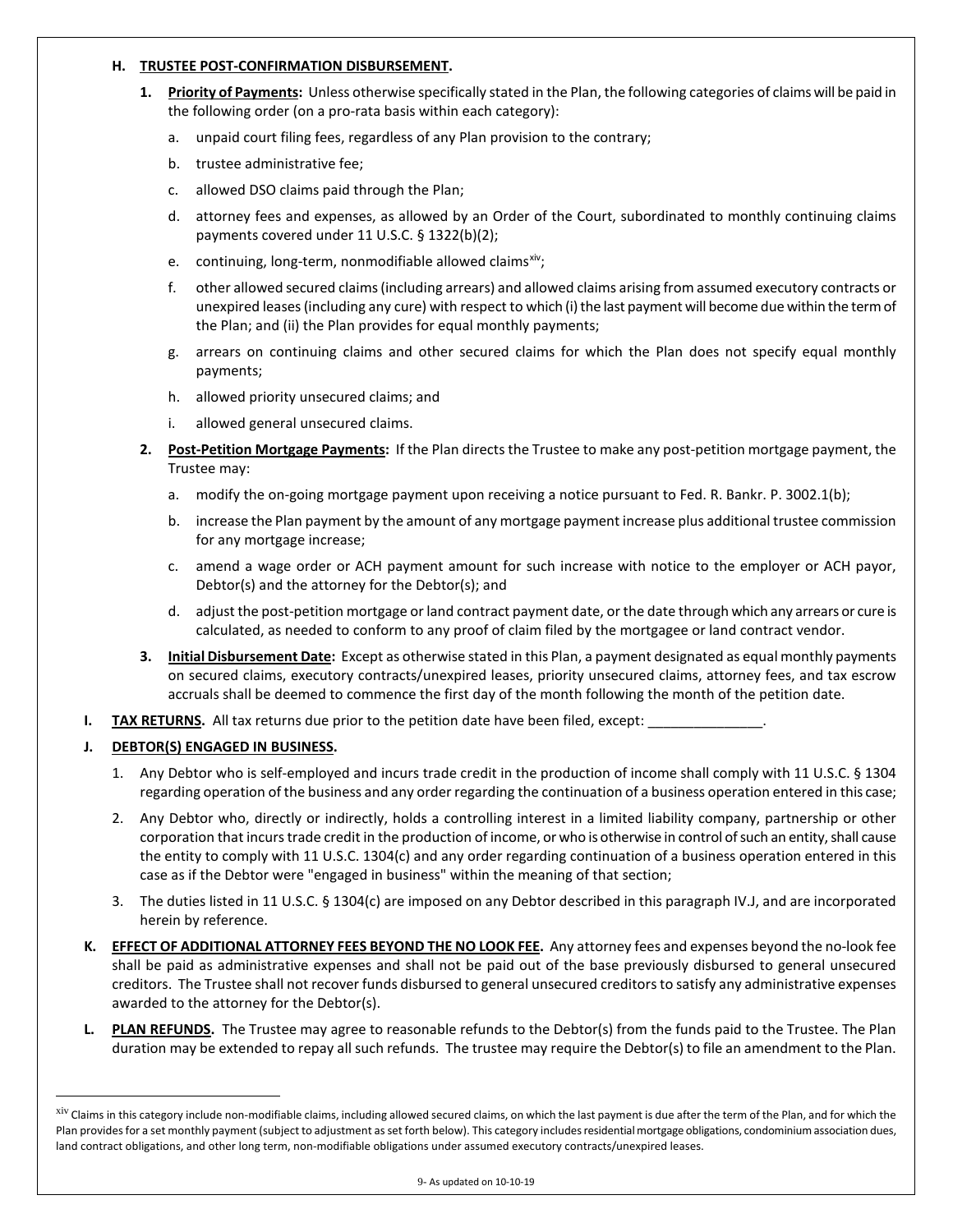- **M. TRUSTEE'S AVOIDANCE POWERS.** The Debtor(s) acknowledges that the Trustee has discretion to utilize certain powers under Chapter 5 of the Bankruptcy Code. Notwithstanding any other language in this Plan, no lien shall be involuntarily avoided unless an adversary proceeding is filed, except that judicial liens may be avoided pursuant to 11 U.S.C. § 522(f) in connection with confirmation of the Plan upon proper notice. The Debtor(s) may not commence any avoidance action without court authorization or written consent of the Trustee. The Debtor(s) acknowledge(s) that any avoidance actions are preserved for the benefit of the estate pursuant to 11 U.S.C. § 551.
- **N. LIEN RETENTION.** With respect to each allowed secured claim provided for by the Plan, the holder of such claims shall retain the lien securing such claim until the earlier of (i) the underlying debt determined under applicable non-bankruptcy law is paid in full, or (ii) entry of the discharge; provided, however, that entry of the discharge shall not release a lien that secures a claim subject to treatment under 11 U.S.C. § 1322(a)(5). Upon the occurrence of (i) or (ii) above, the holder shall release its lien and provide written evidence of the same to the Debtor(s) within 30 days after (i) or (ii) above. Notwithstanding the foregoing, if this case of the Debtor(s) under Chapter 13 is dismissed or converted without completion of the Plan, the holder of such claim shall retain its lien to the extent recognized by applicable non-bankruptcy law.
- **O. MODIFICATION OF THE AUTOMATIC STAY.** Upon the filing of a motion for relief from the automatic stay, the Trustee shall suspend disbursement of funds to that creditor but shall hold said funds until further order of the Court. Upon entry of an order modifying the automatic stay and unless otherwise provided for in such order, the Trustee shall not disburse held or on-going payments to that creditor on that claim, until creditor files an amended claim or Debtor(s) file(s) an amended Plan directing the Trustee how to pay creditor's claim. Such amended proof of claim or Plan amendment shall be filed within 120 days after entry of the order modifying the automatic stay. An amended claim filed by such creditor shall be afforded the same secured status as provided for under the Plan. If a creditor fails to file an amended claim or Debtor(s) fail(s) to file an amended Plan directing the Trustee how to pay creditor's claim within 120 days of the entry of the order modifying the automatic stay, any held amounts shall be released for the benefit of the other creditors in accordance with the confirmed Plan and Trustee shall cease holding any future funds for on-going payments on such claim unless otherwise ordered by the Court. However, if a creditor files a claim after the order modifying the automatic stay and the confirmed Plan directed that such creditor was to be paid directly by Debtor(s) on such claim, such claim will not be paid by the Trustee.
- **P. NOTICE OF FEES, EXPENSES AND CHARGES PURSUANT TO FED. R. BANKR. P. 3002.1.** The claim evidenced by notice of fees, expenses and charges pursuant to Fed. R. Bankr. P. 3002.1 will be treated as a separate debt or claim consistent with treatment of the underlying claim provided for under the Plan.
- **Q. NON-APPLICABILITY OF FED. R. BANKR. P. 3002.1.** The requirements and provisions of Fed. R. Bankr. P. 3002.1 shall not apply to the Trustee in any chapter 13 case where the Plan as confirmed surrenders property to the creditor as provided in 11 U.S.C. § 1325(a)(5)(C) or proposes that Debtor(s) pay the creditor directly or to any claim as to which the automatic stay is modified for purposes of allowing the secured creditor to exercise its rights and remedies pursuant to applicable non-bankruptcy law.
- **R. NONSTANDARD PROVISIONS. Nonstandard provisions must be set forth below. A nonstandard provision is a provision not otherwise included in this Model Plan or deviating from it. Nonstandard provisions set out elsewhere in this Plan are ineffective and void. The following Plan provisions will be effective only if there is a check in the box "Included" in the Preamble.**

BY FILING THIS DOCUMENT, THE ATTORNEY FOR THE DEBTOR(S) OR DEBTOR(S) THEMSELVES, IF NOT REPRESENTED BY AN ATTORNEY, ALSO CERTIFY(IES) THAT THE WORDING AND ORDER OF THE PROVISIONS IN THIS CHAPTER 13 PLAN ARE IDENTICAL TO THOSE CONTAINED IN THE APPROVED MODEL PLAN PURSUANT TO LOCAL BANKRUPTCY RULE 3015(d) FOR THE WESTERN DISTRICT OF MICHIGAN BANKRUPTCY COURT, OTHER THAN ANY NONSTANDARD PROVISIONS INCLUDED IN PARAGRAPH IV.R.